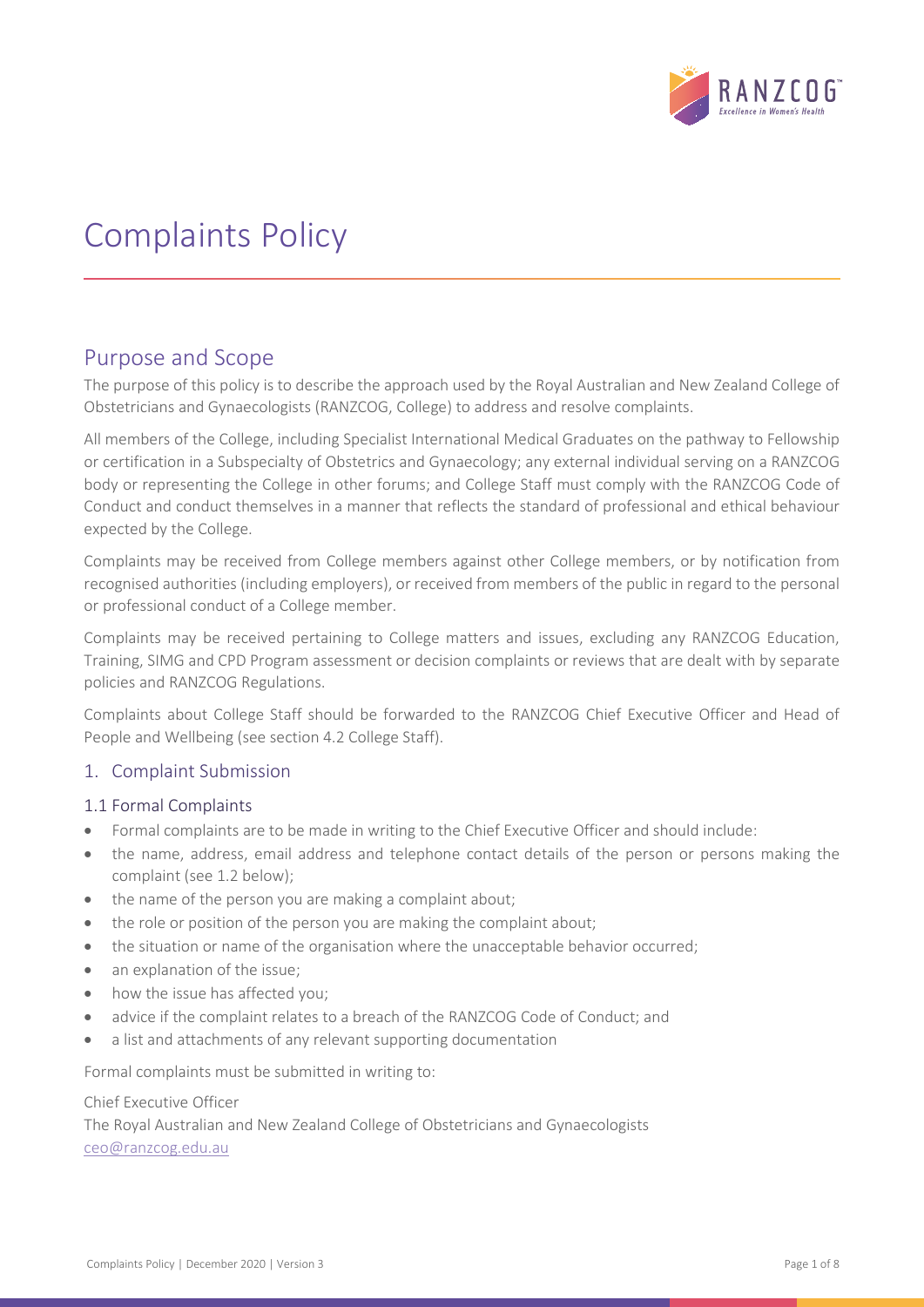

## 1.2 Anonymous or Confidential complaints

An anonymous complaint is when the person does not want to be identified for various personal and professional reasons but still wants to raise the issue as a matter of concern.

• In this circumstance, the College will only register the details of the concern or complaint raised on the complaints database, but will be unable to take the matter any further.

A confidential complaint is when a person is happy to disclose their identity to the College but does not want their identity disclosed to the member they are concerned about.

- In this circumstance, the College will register the identity of the complainant and the details of the concern or complaint raised but will be unable to take the matter any further.
- The College reserves the right to refer a confidential complaint to an external authority for investigation where the contents of the complaint is of a serious nature (i.e.: criminal matter).

#### 2 Complaint Issues

- 2.1 Complaint issues that are relevant to this policy include, but are not limited to:
- Conduct of a College member, that does not comply with:
	- o RANZCOG Constitution
	- o RANZCOG Code of Conduct
	- o RANZCOG Bullying, Harassment and Discrimination Policy
	- Conduct of a College member, as notified by recognised authorities, including, but not limited to:
		- o Australian Health Practitioner Regulation Agency (AHPRA)
		- o Medical Council of New Zealand
- Conduct of a College member, as notified by a member of the public.
- Conduct of a College member lodged on behalf of another person/s that contains second or third hand information about something that happened.
	- o A written and signed authority from the person/s directly affected by the unacceptable conduct will be required.
	- o Without such a signed authority the College will only register the details of the concern or complaint raised on the complaints database, but will be unable to take the matter any further.
- Independent Review Requests:
	- o The College can receive requests for assistance with providing independent expert opinion or clinical review of a member's practice, from another member, a hospital or a regulator. These requests must be received in writing and are managed formally.
	- o The request may be seeking an expert on a particular area of practice, or may involve the examination of documentation, or could extend to visiting a practitioner to observe and assess performance.
	- o Independent Reviewers are not acting as representatives of the College, rather as independent subject matter experts. This is reflected in all documentation to the requesting body and the reviewer(s). All matters are between the Health Service and the Fellow, who are indemnified by their insurer.
- Complaints pertaining to College matters and issues are to be forwarded to the RANZCOG Chief Executive Officer.
- Membership Fee issues:
- o Any concerns or complaints regarding membership fee issues will be directed from the CEO to the College Membership Office for resolution.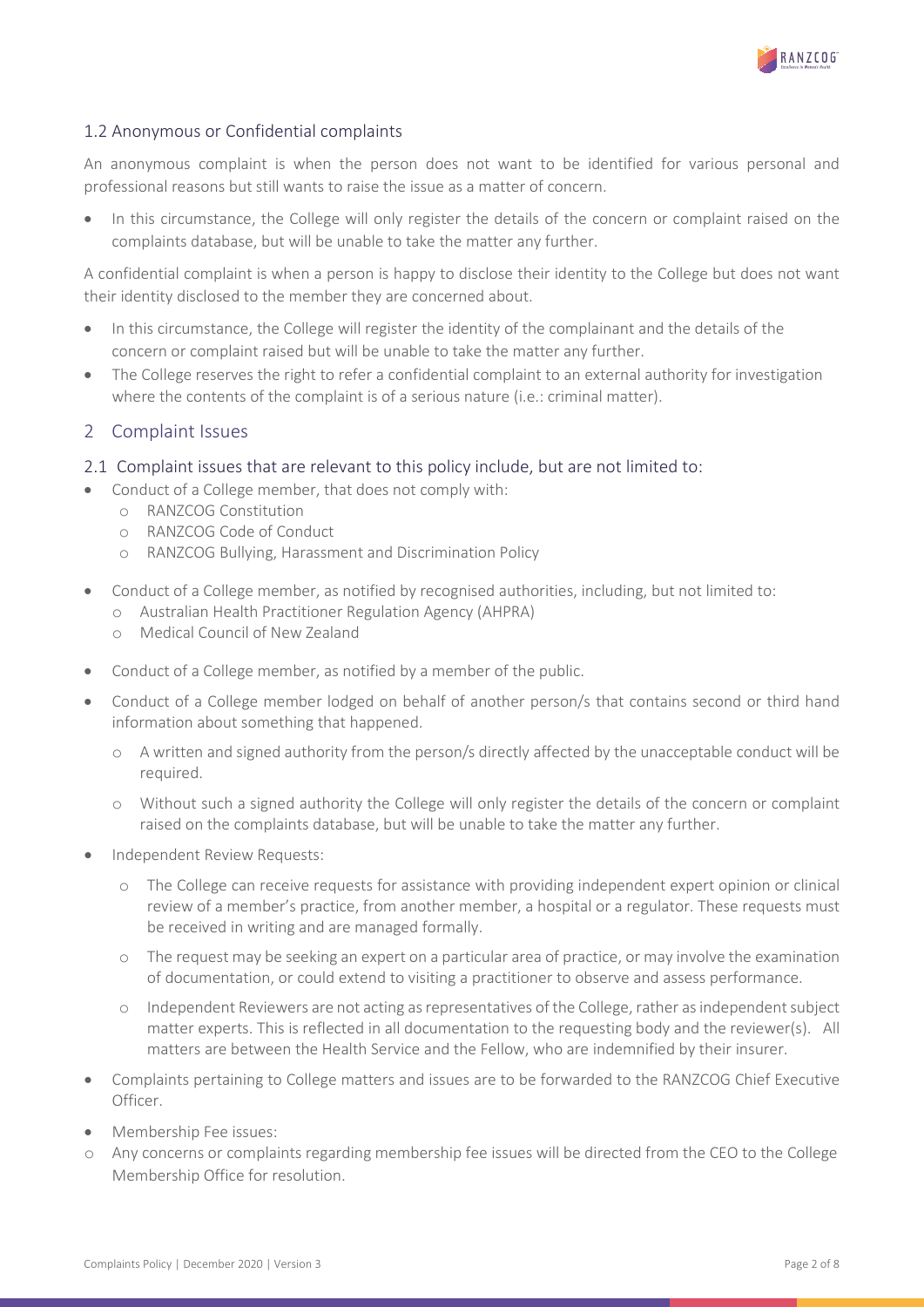

## 2.2 Complaint issues that are relevant to this policy, that are dealt with under other RANZCOG policies, include:

- College Staff Bullying, Harassment and Discrimination (BHD):
	- o The RANZCOG Staff BHD Complaints Management Process contains information on lodging a complaint.
- RANZCOG Education Programs:
	- o Assessment or Decision Reviews: A request for a review of an assessment or decision relevant to the RANZCOG Education programs including, but not limited to, Training (FRANZCOG, Subspecialty, Diploma), SIMG pathways, Selection, CPD, and Accreditation, are dealt with under these policies or Regulations:
		- Exceptional Circumstance, Special Consideration and Reconsideration Policy
		- Appeals Procedures (RANZCOG Regulation A2)
- Employee conduct:
	- o Complaints about RANZCOG employees from a College member or a member of the public should be forwarded in writing to the RANZCOG Chief Executive Officer.
	- o Staff work-related issues are dealt with under the RANZCOG Grievance and Dispute Resolution Policy and Procedure that applies to all College Staff and outlines the steps to resolve workplace grievances, disputes and complaints.
- Whistleblower disclosures:
	- o The RANZCOG Whistleblower Policy details the Reportable Conduct Disclosures protected by Whistleblower Laws for an Eligible Whistleblower to disclose a Protected Matter to an Eligible Recipient.

#### 3. Complaint Acknowledgement

The receipt of the complaint will be acknowledged by the Chief Executive Officer in writing within three business days.

#### 4. Complaint Process

#### 4.1 Assessment of Complaint

Any matter received by the Chief Executive Officer of the College may be:

- Dealt with by the Chief Executive Officer; or
- Returned to the person(s) from whom the complaint was received, advising that no action can be taken; or
- Returned to the person(s) from whom the complaint was received, advising that the College cannot initiate an investigation if another body, such as an employer or regulatory authority, is currently investigating the matter; or
- Notify the person(s) from whom the complaint was received, that the matter will be managed through an Informal Resolution process (see 4.1.1); or
- Notify the person(s) from whom the complaint was received, that the matter will be handled through a relevant RANZCOG Constitution clause, or an existing RANZCOG Regulation, policy or procedure; or
- Returned to the person(s) from whom the complaint was received, advising that the matter be directed to a more appropriate Authority; or
- Referred to any appropriate medical board or complaints authority ("Authority"); If it is considered that the matter or complaint may be of such a serious nature and may constitute serious professional misconduct; or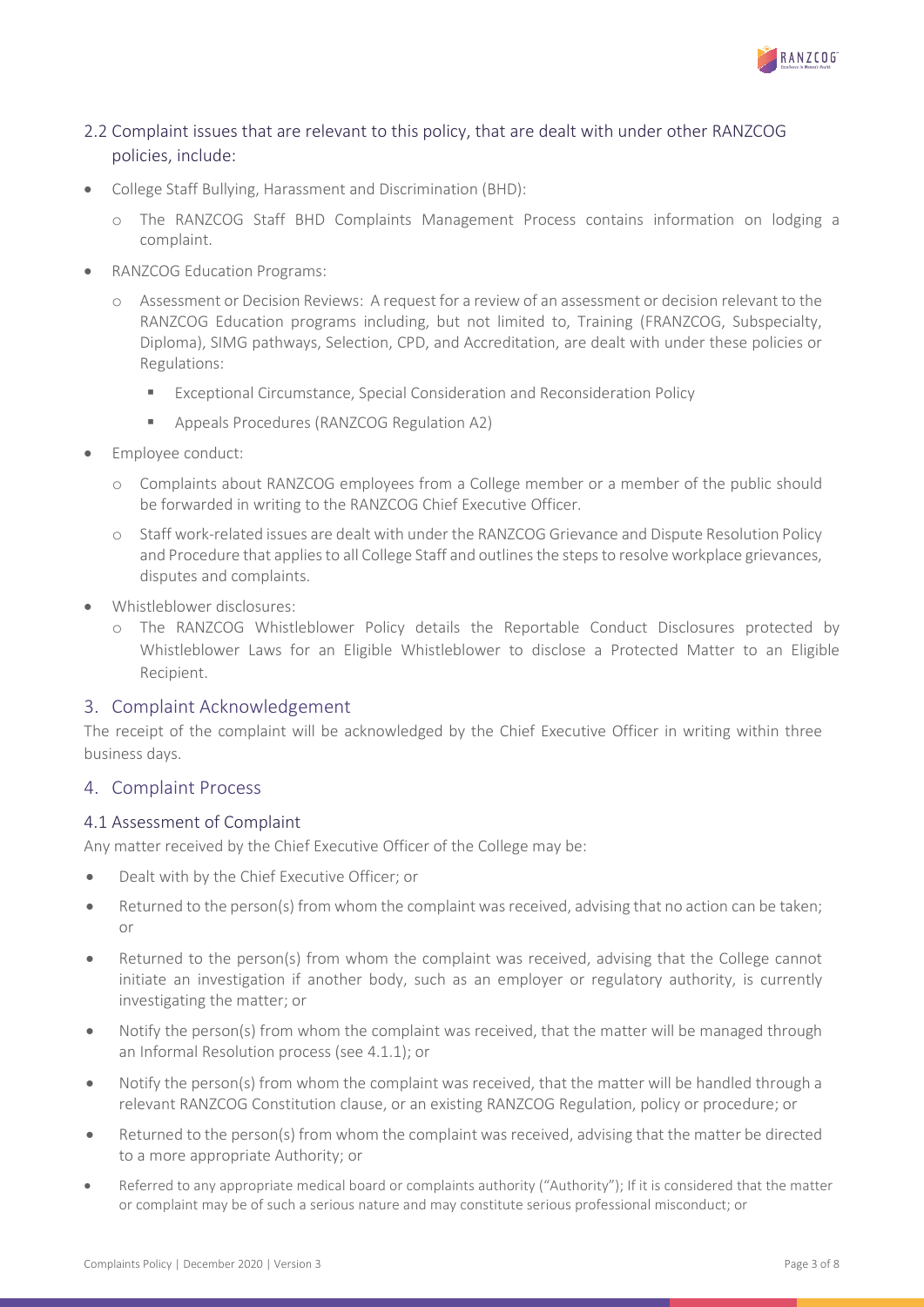

- Referred to an external independent investigator; or
- Referred to the Professional Standards Committee (PSC) in matters received from College members in regard to the personal and/or professional conduct of other members, and notifications from recognised authorities (including employers). The PSC will decide whether, prima facie, there is a case to answer in respect of such matter or complaint, and if it is decided that there is a prima facie case to answer, the PSC will undertake proceedings as stipulated in RANZCOG Regulation A3; or
- Referred to another committee or body of the College which may appropriately deal with the matter or complaint; or
- Referred to the Board (or a subcommittee of the Board appointed for that purpose) for consideration.

#### 4.1.1 Informal Resolution Process

The CEO may determine that the complaint is such that informal resolution or alternative dispute resolution should be attempted before formal resolution. The CEO may arrange for informal resolution in such manner as the CEO deems appropriate, including direct mediation by an appointed staff member or senior Fellow, mediation by an independent person selected by the CEO with skills in mediation, or an independent external investigation by a person appointed by the CEO to review the complaint and its circumstances and report to the College. Whilst it would be expected that the complainant would co-operate in any informal resolution process, the CEO will not progress such without the co-operation concurrence of the complaint and any respondent.

- Mediation: Mediation is a negotiation between the parties and discusses the options and considers the alternatives and reaches a consensual agreement. The College may nominate an independent mediator to assist the parties to negotiate a resolution which is acceptable to the parties.
- **Resolution:** Resolution is achieved when the complainant is satisfied that the uninvited or unwelcome behaviour has stopped, an acknowledgment and appropriate apology has been received, agreement to stop any conduct that is the subject of the complaint has been given, workplace adjustment or similar. If the allegations are denied or a satisfactory resolution cannot be achieved through informal action, then the complainant can request further action under the policy and these procedures.

Where a complainant is of the view that their concern is not taken seriously by the respondent(s) and/or not able to be resolved through an informal process, he/she may request to take further action under this policy and seek to have the matter escalated to a more formal process. It would be exceptional for a complaint made in relation to a specific matter and involving the same respondent by the same, or different, complainant(s) to be referred for informal resolution on more than one occasion.

#### 4.1.2 Formal Resolution – referral to an external independent investigator

The CEO may determine that the complaint is such that the matter should be referred to an external independent investigator. In this circumstance, the scope of the investigation may encompass the following actions:

- contact the complainant and discuss the issues;
- contact the respondent to discuss the issues, any evidence or information they may hold, and details of individuals they nominate to be interviewed;
- contact an external organisation concerned in the matter for their response;
- interview the complainant's nominated individuals;
- interview the respondent's nominated individuals;
- conduct an analysis of relevant documentation, including RANZCOG Regulations and processes if required; and
- prepare a final report to the CEO that will include guidance as to how the matter might progress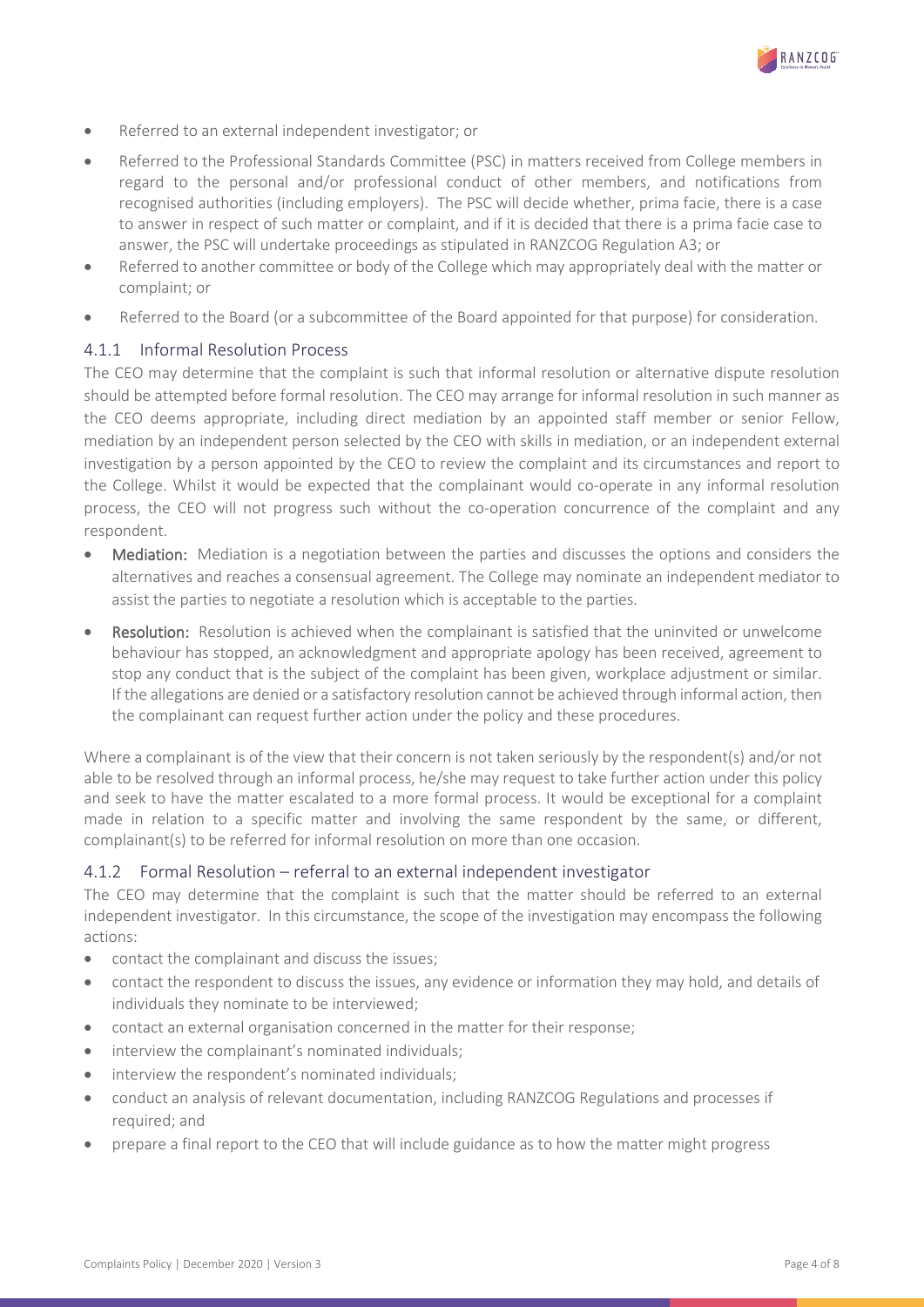

## 4.1.3 Formal Resolution – referral to Professional Standards Committee

Complaints against members that are considered such that they should be dealt with formally by the College may be referred to the Professional Standards Committee for consideration, in accordance with [RANZCOG](https://ranzcog.edu.au/RANZCOG_SITE/media/RANZCOG-MEDIA/Governance/Constitutions%20and%20Regulations/RANZCOG-Regulations.pdf)  [Regulation A3.](https://ranzcog.edu.au/RANZCOG_SITE/media/RANZCOG-MEDIA/Governance/Constitutions%20and%20Regulations/RANZCOG-Regulations.pdf)

#### 4.1.4 Formal Resolution – referral to a College Committee or Body

Complaints against members that are considered such that they should be dealt with formally by the College may be referred to another committee or body of the College which may appropriately deal with the matter or complaint.

## 4.1.5 Referral to the RANZCOG Board

The Professional Standards Committee, may refer a matter or complaint to the Board pursuant to [RANZCOG](https://ranzcog.edu.au/RANZCOG_SITE/media/RANZCOG-MEDIA/Governance/Constitutions%20and%20Regulations/RANZCOG-Regulations.pdf)  [Regulation A3.](https://ranzcog.edu.au/RANZCOG_SITE/media/RANZCOG-MEDIA/Governance/Constitutions%20and%20Regulations/RANZCOG-Regulations.pdf)

The Board may consider any matter or complaint referred to it pursuant to the processes outlined in [RANZCOG](https://ranzcog.edu.au/RANZCOG_SITE/media/RANZCOG-MEDIA/Governance/Constitutions%20and%20Regulations/RANZCOG-Regulations.pdf)  [Regulation A3.5,](https://ranzcog.edu.au/RANZCOG_SITE/media/RANZCOG-MEDIA/Governance/Constitutions%20and%20Regulations/RANZCOG-Regulations.pdf) and/or other relevant College documents.

## 4.2 College Staff

Complaints concerning College Staff will be dealt with by the Chief Executive Officer and the Head of People and Wellbeing. Complaints must be submitted in writing to:

Chief Executive Officer: [ceo@ranzcog.edu.au](mailto:ceo@ranzcog.edu.au) ; and

Head of People and Wellbeing: [hr@ranzcog.edu.au](mailto:hr@ranzcog.edu.au)

## 4.3 Principles for responding to complaints

#### 4.3.1 Procedural Fairness

All complaints will be dealt with in a fair and equitable manner at all times in accordance with the principles of procedural fairness, the RANZCOG Constitution, Regulations, policies and processes, and any relevant legal requirements. Each complaint is unique and is assessed individually, on the available evidence supplied.

In summary this means:

- a decision-maker will be impartial and be free of actual or apparent bias;
- a person whose interests will be affected by a proposed decision receives a fair hearing, including the opportunity to respond to any adverse material that could influence the decision;
- findings are based on evidence that is relevant and logically capable of supporting the findings

Both a complainant who is making a complaint, and respondent against whom a complaint is made, have rights:

| Complainant rights:                      | Respondent rights:                           |
|------------------------------------------|----------------------------------------------|
| To have their complaint investigated and | To be informed of what they are accused of,  |
| conciliated, if requested                | and who is making the allegations*           |
|                                          | To have the opportunity to respond to the    |
|                                          | allegations                                  |
| To have support throughout the process   | To have support throughout the process       |
| To express concerns without fear of      | To fair treatment and procedures, and not to |
| retribution or of suffering detriment    | be prejudged or discriminated against        |
| To withdraw a complaint                  | Not to be dismissed unfairly or otherwise    |
|                                          | treated unfairly, harshly or unreasonably    |
|                                          | (taking into account all the circumstances)  |
| To have the situation remedied           | To be protected from defamation and          |
|                                          | malicious complaints.                        |
| To privacy $-$ to have the matter kept   | To privacy $-$ to have the matter kept       |
| confidential on a 'need to know' basis.  | confidential on a 'need to know' basis.      |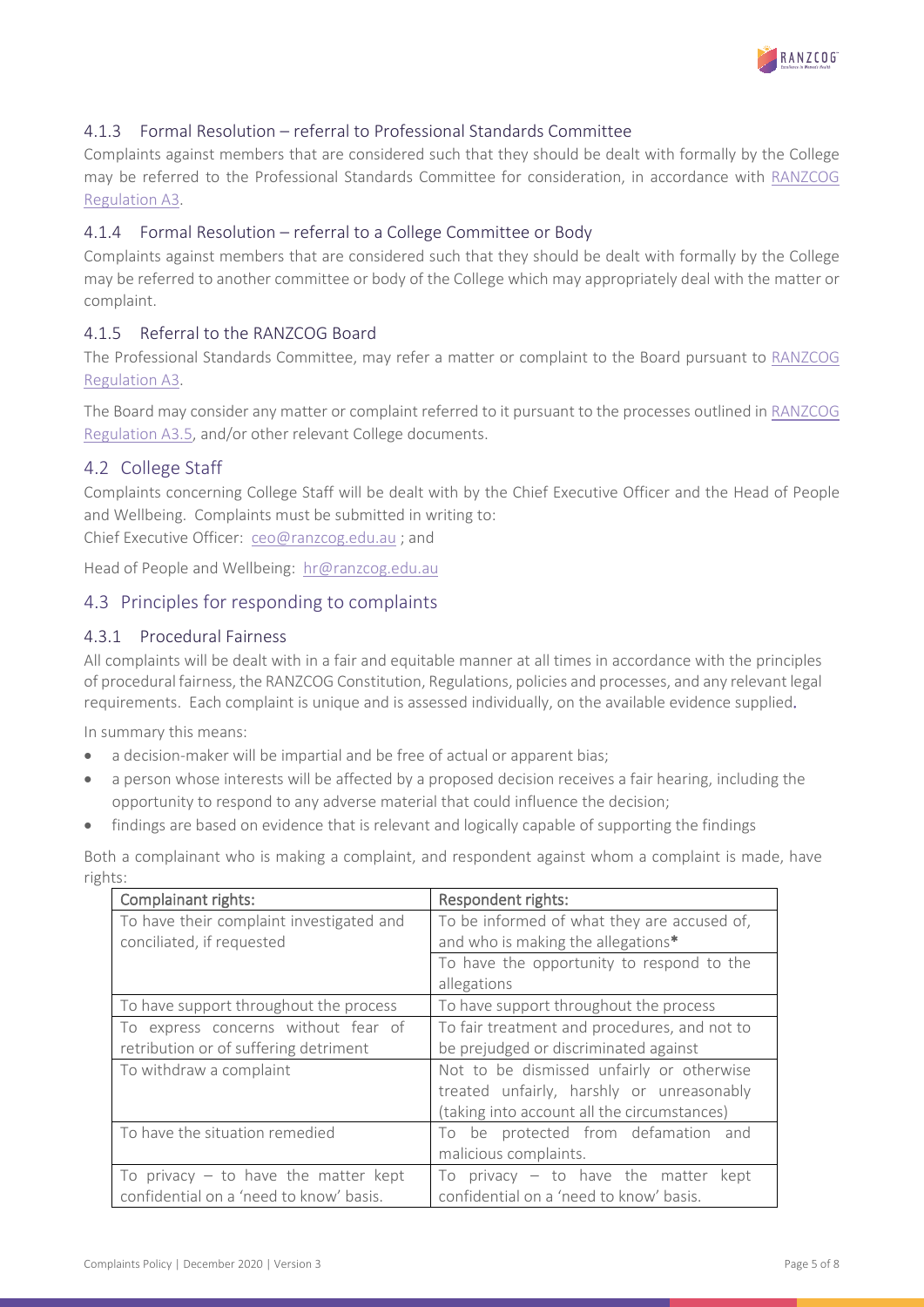

\* Consent will need to be obtained from the complainant. In the event of this consent being withheld, the College's ability to represent the issue fairly to the respondent will be limited.

#### 4.3.2 Recordkeeping

College records assist in identifying patterns of behaviour or continuing problems. Adequate records are essential if the matter leads to an investigation or formal disciplinary action. Formal action taken will be documented, and records of complaints will be maintained for a minimum of two (2) years.

## 4.3.3 Respect

All parties have a right to be treated with respect. All parties have the right to have their complaint taken seriously. All parties have a right to be informed of what has been alleged against them and to put their case in reply.

#### 4.3.4 Impartiality

All parties have the right to be treated with impartiality and for any decision to be made by an impartial decisionmaker. All parties have the right to appeal against a decision.

#### 4.3.5 Timeliness

All complaints will be investigated in a timely fashion and action taken to facilitate a timely resolution to the issue.

## 5. Confidentiality

Confidentiality will always be respected and maintained when taking action or responding to complaints.

Only the people directly involved in a complaint or in resolving it, will have access to information about the issue. Those involved will be advised of the requirements of confidentiality and their resulting obligations. Discussions, information, and records related to complaints will remain factual. If confidentiality cannot be guaranteed, this will be clearly indicated.

Confidentiality needs to be maintained in complaint handling procedures in order to protect the rights and welfare of all those involved in a complaint resolution process. If an allegation of misconduct or other inappropriate behaviours such as discrimination, bullying or harassment is made, information should only be accessible to people who 'need-to-know' or other relevant people such as witnesses, except where the College is compelled by law to produce documents.

As far as is possible, proceedings of the investigation shall be confidential, except for the reporting of progress, appropriate reporting to the parties involved, and reporting of findings or decision reached to the RANZCOG Board.

#### 6. Privacy

RANZCOG handles all the personal information provided in a complaint submission, including an individual's name and address and contact details, in line with the College Privacy Policy, the Australian Privacy Act 1998, and the New Zealand Privacy Act (2020). RANZCOG will use relevant personal information to assess and/or investigate a complaint and respond. It may be necessary for the College to disclose relevant information to the person or employing organisation that is the subject of the complaint so that we can effectively address the issue and provide a response.

For more information on privacy, the RANZCOG Privacy Policy is available on the College [website.](https://ranzcog.edu.au/our-college/governance/policies-procedures/privacy-policy)

#### 7. Frivolous and vexatious claims

The College will take care to determine whether a claim is frivolous or vexatious, and deal with such cases quickly, firmly, and fairly. Frivolous claims are those that are 'obviously unsustainable'. Vexatious claims are those that are brought for a 'collateral purpose, as a means of obtaining some advantage for which the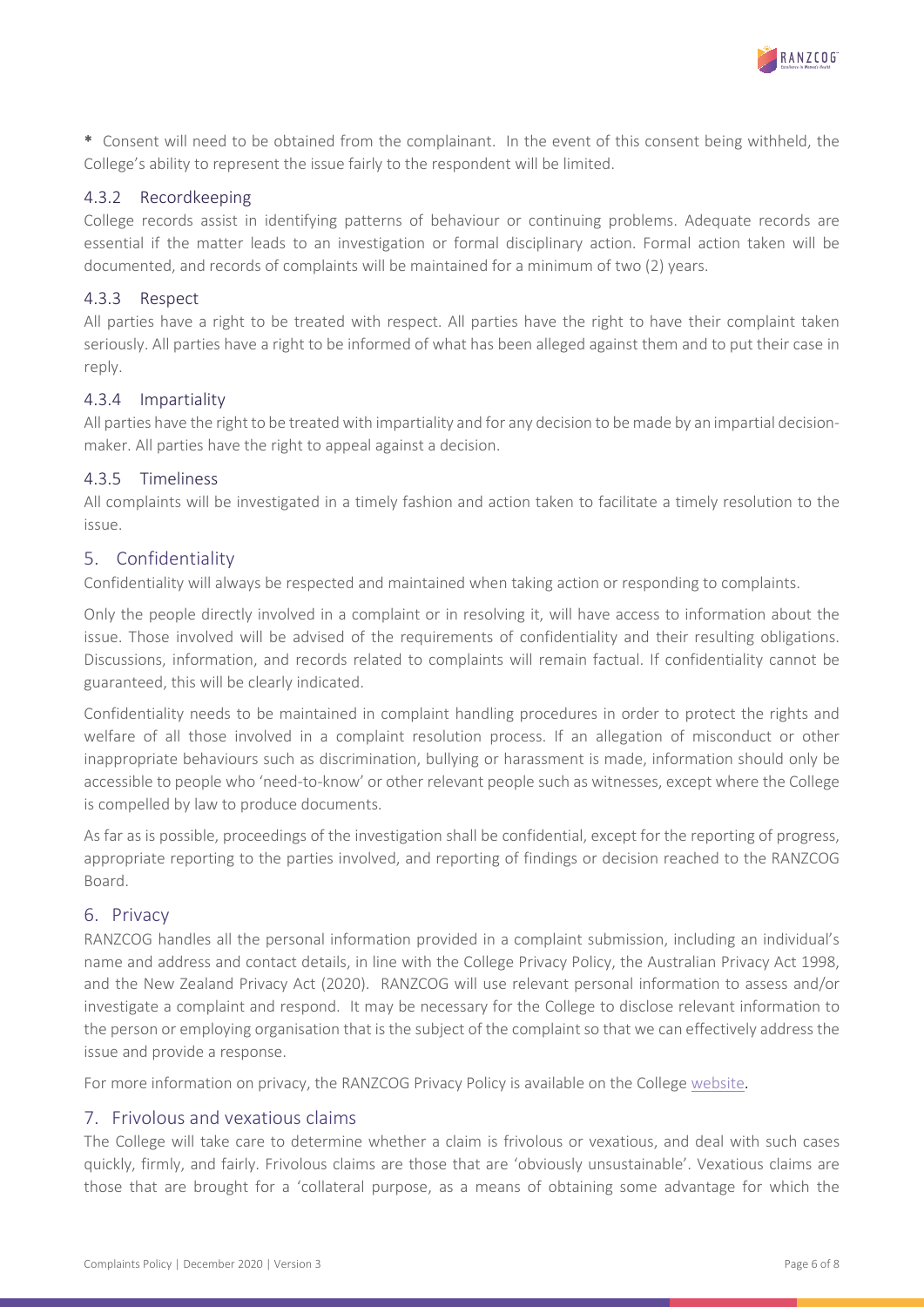

proceedings were not designed'. Bringing a vexatious complaint against a person may, itself, constitute unacceptable behaviour.

The College will take great care when dismissing a claim on these grounds, undertaking at least sufficient inquiries to establish that the complaint is either frivolous or vexatious. A complaint that has previously been resolved or is vexatious, malicious, or frivolous may lead to disciplinary action against the complainant.

#### 8. Victimisation

Victimisation means subjecting or threatening to subject a person to some form of detriment because they have:

- lodged, or are proposing to lodge, a complaint
- provided information or documents to an internal investigation or an external agency
- attended a conciliation conference
- reasonably asserted their rights, or supported someone else's rights, under anti-discrimination laws
- made an allegation that a person has acted unlawfully under anti-discrimination laws

Victimisation is against the law. It can also be a criminal offence. Concerns and complaints should always be handled appropriately and sensitively. Victimisation may lead to disciplinary action against the perpetrator(s).

#### 9. Notice of Determination and Appeal

Following determination by the Professional Standards Committee (PSC), or another committee or body of the College, or the Board in respect of any complaint, the Chief Executive Officer shall, as soon as possible, notify in writing the individual concerned, the person initiating the complaint and the College Board of the determination and a summary of the reason(s) for the determination.

Where a determination has been made by the PSC or another committee or body, the Board will be notified with a summary of the reason(s) for the determination.

Any decisions which involve suspension or termination of the membership of a member will be made in compliance with clause 5 of the RANZCOG Constitution.

A member may request a review and/or formal appeal of the decision in accordance with the College's Appeals Procedures – [RANZCOG Regulation A2.](https://ranzcog.edu.au/RANZCOG_SITE/media/RANZCOG-MEDIA/Governance/Constitutions%20and%20Regulations/RANZCOG-Regulations.pdf)

#### 10. Counselling and Support

A complainant or respondent may wish to seek counselling or assistance from an independent body. There are a range of organisations external to the College who can assist, including Employer Assistance Programs (EAPs); Practitioner Advisory Services; Australian Medical Association support bodies; New Zealand Doctors Health Advisory Services; and organisations such as Beyond Blue and Lifeline.

Trainees may contact the Training Support Unit, via email [traineeliaison@ranzcog.edu.au.](mailto:traineeliaison@ranzcog.edu.au)

Converge International, specialists in psychology and wellbeing, is a service available for College members and staff. All sessions are entirely confidential, and the first four sessions (in any 12-month period) are fully subsidised by the College. To contact Converge, call 1300 687 327 (Australia), 0800 666 367 (New Zealand) or from other countries on +61 3 8620 5300. To book a session online visit the Converg[e website.](https://www.convergeinternational.com.au/cvi/about-us/contact-us/make-an-eap-booking)

Other external resources: [Beyond Blue](https://www.beyondblue.org.au/) [Lifeline](https://www.lifeline.org.au/) [Lifeline Aotearoa](https://www.lifeline.org.nz/)

Additional information and contact details for organisations mentioned above is available in the Member Support and Wellbeing Hub on the College [website.](https://ranzcog.edu.au/members/member-support-and-wellbeing)